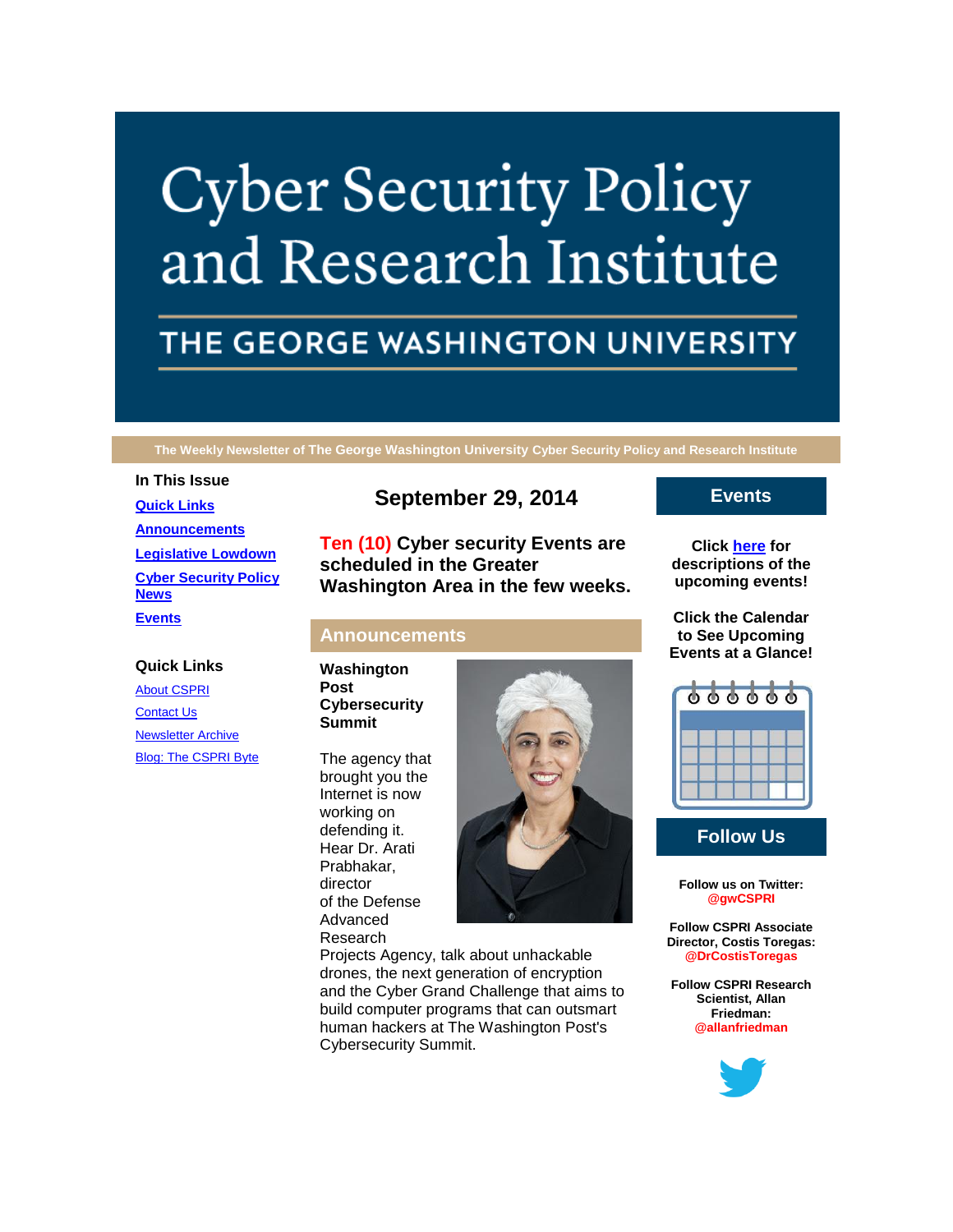#### **WHEN**

#### *Wednesday, October 1, 2014*

8:30 AM-12:00 PM Doors open at 8:00 AM, Program begins at 8:30 AM.

#### **WHERE**

The Washington Post 1150  $15<sup>th</sup>$  Street NW Washington, DC 20071 [Click here to reserve your seat, view event](http://r20.rs6.net/tn.jsp?f=001XEzbsaID80pYCq3UNdN2wS_6yvUh5qxF2g0ifLKCNsyZSP9A9WuEVKWMQAXy9vUnzWm1z7b2bf2VUizDVVGgxrAU2s1xxmTnw5Vddgg9CdtvVtV96Tddwctf58rKK2oQnz-kA1D3V-R18qmlVq6meQeYsPD_-HamMRXd6sRFTnTzwK-8NNCyiBqV_FBRKhisfw9YXt7GHn9cEqbR_9Dw7ipLqXdt8R5IoO20oIEFa2OYNrqVhz92awkgsxtra_OrfKpaTcqNSiaFT7okoEysXbPKkL1EsKEr&c=1jOnrHXfhtsHMN-E1njQbkFenfNi2XK3hINq_i7YuS4T-M6tBEE1Bw==&ch=K0N754QBbK1NLyFJaZzvUfIZHr7mI_jzjCAbbs38Lq-sL3NIziwBIA==)  [agenda and full list of speakers.](http://r20.rs6.net/tn.jsp?f=001XEzbsaID80pYCq3UNdN2wS_6yvUh5qxF2g0ifLKCNsyZSP9A9WuEVKWMQAXy9vUnzWm1z7b2bf2VUizDVVGgxrAU2s1xxmTnw5Vddgg9CdtvVtV96Tddwctf58rKK2oQnz-kA1D3V-R18qmlVq6meQeYsPD_-HamMRXd6sRFTnTzwK-8NNCyiBqV_FBRKhisfw9YXt7GHn9cEqbR_9Dw7ipLqXdt8R5IoO20oIEFa2OYNrqVhz92awkgsxtra_OrfKpaTcqNSiaFT7okoEysXbPKkL1EsKEr&c=1jOnrHXfhtsHMN-E1njQbkFenfNi2XK3hINq_i7YuS4T-M6tBEE1Bw==&ch=K0N754QBbK1NLyFJaZzvUfIZHr7mI_jzjCAbbs38Lq-sL3NIziwBIA==)

#### **Legislative Lowdown**

- The House and Senate are in recess.

-The prognosis for Congress getting anything done on cybersecurity this year is dim at best, according to [an interview](http://r20.rs6.net/tn.jsp?f=001XEzbsaID80pYCq3UNdN2wS_6yvUh5qxF2g0ifLKCNsyZSP9A9WuEVKWMQAXy9vUn6z9O-sVGubNgeTWql9aKIdENQEhqtP5FTMrn35NxZUC8GMcyq9vO8utqvLttQa6B5S0_HquZqK1W3SwnyJ33FDQ3Hs91d7dNlBsXB0f3mLapmV1QZqGG14ABNdTGSJouQkc7h68NnolOdvPbTS4TQvv4NUzZHkdoaSW-dCoKaSTzHRmDlRamMXJo67R6p3W7&c=1jOnrHXfhtsHMN-E1njQbkFenfNi2XK3hINq_i7YuS4T-M6tBEE1Bw==&ch=K0N754QBbK1NLyFJaZzvUfIZHr7mI_jzjCAbbs38Lq-sL3NIziwBIA==) between GovInfoSecurity and Jim Lewis, director of the Strategic Technologies Program at the Center for Strategic and International Studies. Then again, maybe that's not such a bad thing. "Jim Lewis doesn't see Congress doing much legislating on [cybersecurity,](http://r20.rs6.net/tn.jsp?f=001XEzbsaID80pYCq3UNdN2wS_6yvUh5qxF2g0ifLKCNsyZSP9A9WuEVKWMQAXy9vUnwS8vgqhy3uZtNaLnEmNCS8r-0pR2pT3Cew0q1zft8AwcflxqwvrWDn_Tda3Siw771X5utuoA90g_enzeUTovKZx8HFNtQH6Tjwn6Olv3oymjU4nKTzRi55Zu7GSQHMO8UqnUMFnkqX45JSKLZp4L2A==&c=1jOnrHXfhtsHMN-E1njQbkFenfNi2XK3hINq_i7YuS4T-M6tBEE1Bw==&ch=K0N754QBbK1NLyFJaZzvUfIZHr7mI_jzjCAbbs38Lq-sL3NIziwBIA==) at least for the remainder of the current session that adjourns at year's end. And the nation won't be much worse off by the inaction," Eric Chabrow writes. In the wide-ranging interview, Lewis explains why nations such as China, Iran and Russia pose a greater cyberthreat to American and Western information technology than do terrorists.

# **Cyber Security Policy News**

#### **Shellshock**

-Security experts around the globe are racing to devise and install security fixes for a newlydiscovered, system software vulnerability that is being compared to the Heartbleed bug that was quashed earlier this year. Experts warn that attackers already are exploiting a critical security vulnerability present in countless networks and Web sites that rely on Unix and Linux operating systems. Experts say the flaw, dubbed "Shellshock," is so intertwined with the modern Internet that it could prove challenging to fix, and in the short run is likely to put millions of networks and countless consumer records at risk of compromise. "The bug is being compared to the recent Heartbleed vulnerability because of its ubiquity and sheer potential for causing havoc on Internet-connected systems - particularly Web sites,["writes](http://r20.rs6.net/tn.jsp?f=001XEzbsaID80pYCq3UNdN2wS_6yvUh5qxF2g0ifLKCNsyZSP9A9WuEVKWMQAXy9vUn33pR1dgTtLtsE2KyneKEIpPgzpC1bL9Ez-2Uqsp4qOrvNVJq---xCGHguh4InS83UwwSccAkyzD7xTZtAGBQpIEmrsmYPjYLjo4iLddzFaVMOr2gXcGnhaSPwK_5cfmqrL4eEAUjXL9lrlyyN6xGOYdngsTMy7zzjIuSCqHINivJWBDi0mJOinvYmA7zsWkn&c=1jOnrHXfhtsHMN-E1njQbkFenfNi2XK3hINq_i7YuS4T-M6tBEE1Bw==&ch=K0N754QBbK1NLyFJaZzvUfIZHr7mI_jzjCAbbs38Lq-sL3NIziwBIA==) Brian Krebs. "Worse yet, experts say the official patch for the security hole is incomplete and could still let attackers seize control over vulnerable systems."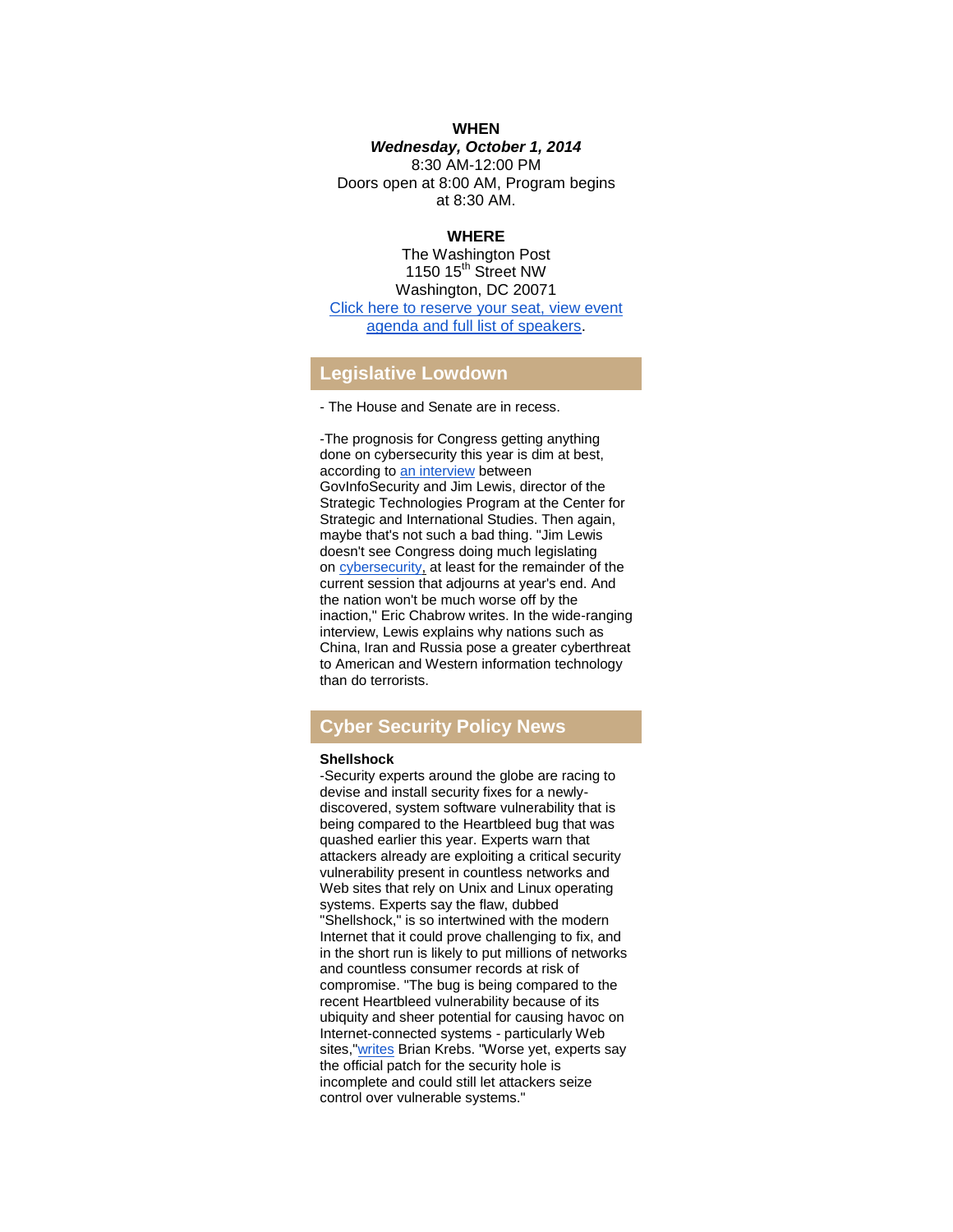#### **Apple update**

- Just days after Apple made headlines with news that its new mobile iOS operating system would prevent the government from accessing phone data even with a warrant, the company is getting a scolding from the FBI. According to the National [Journal,](http://r20.rs6.net/tn.jsp?f=001XEzbsaID80pYCq3UNdN2wS_6yvUh5qxF2g0ifLKCNsyZSP9A9WuEVKWMQAXy9vUntJoJ8ruwk9034yLxHARG5tzEYkAPrVug0nr6xml9IkCAitbU7HFO8fCDTtHO9-hn5PvKuMDhwOL6l53UwXp_oqYOf83N-WM9tpnntxPl71NGz4qOq9Nw0rxUefHAteE8_ZDs665Jd_5TL3FbQKRe_Cq2YIHLXCCLeaTLCjMoxgXHcoLOe0j055rlDK9hhpfLgHL_BcCoAhE-clKJbcqknw==&c=1jOnrHXfhtsHMN-E1njQbkFenfNi2XK3hINq_i7YuS4T-M6tBEE1Bw==&ch=K0N754QBbK1NLyFJaZzvUfIZHr7mI_jzjCAbbs38Lq-sL3NIziwBIA==) Director James Comey told reporters he is "very concerned" that the new features could thwart critical police investigations. "What concerns me about this is companies marketing something expressly to allow people to place themselves beyond the law," Comey was quoted as saying.

#### **Unhappy employees: a threat to data security?**

-Disgruntled employees pose a serious risk to the security and integrity of corporate information, the FBI warned in a computer security bulletin released last week. "There has been an increase in computer network exploitation and disruption by disgruntled and/or former employees," the FBI [wrote.](http://r20.rs6.net/tn.jsp?f=001XEzbsaID80pYCq3UNdN2wS_6yvUh5qxF2g0ifLKCNsyZSP9A9WuEVKWMQAXy9vUnJH3RcRopDfO4T-xB7E-YshLOpxjiUHQbAPq7fdFUDwM80m35RZulkpo5_qTuNdBDuPa5XOBtkscOA1AcyfiDR83lgnI24PQvJJOIm5-ejTF5Ba2liafUMyJV7sdQDnvoamyzzRLpsR-x1s8JKVECYjASehTAdcraeHUod9OPkoWoQlAFHnz1-oWaDUl1OqWqTAvF8GOi2InuWXoSiLD2wg==&c=1jOnrHXfhtsHMN-E1njQbkFenfNi2XK3hINq_i7YuS4T-M6tBEE1Bw==&ch=K0N754QBbK1NLyFJaZzvUfIZHr7mI_jzjCAbbs38Lq-sL3NIziwBIA==) Such employees have led to "several significant FBI investigations in which individuals used their access to destroy data, steal proprietary software, obtain customer information, purchase unauthorized goods and services using customer accounts, and gain a competitive edge at a new company,'' the bulletin continued.

#### **Home Depot update**

The FBI bulletin comes amid [news](http://r20.rs6.net/tn.jsp?f=001XEzbsaID80pYCq3UNdN2wS_6yvUh5qxF2g0ifLKCNsyZSP9A9WuEVKWMQAXy9vUncLhwxuePxks_0I90G1_fsx9r4qq64nMP1BCnOd1iE40w0CbQu2b1HBTUflK2P9Uv4QsAMrLYrEfeOOkU6amGXJsG8SekddkfDhc2kk8f0ZVEFdxMuMPgeBTgqJfxi574spyjBiXPtvV6g2vfOFL1bxswNJC8UnrUpkKlkUoykIag3iR6Ha0jJQYBJiLhVJWLO99b65NnSMz5Qxszy4uNkQmChEJTjdUGSjq0v20viI-o8Vj7v3lcDV38H6VEdg-h&c=1jOnrHXfhtsHMN-E1njQbkFenfNi2XK3hINq_i7YuS4T-M6tBEE1Bw==&ch=K0N754QBbK1NLyFJaZzvUfIZHr7mI_jzjCAbbs38Lq-sL3NIziwBIA==) that the former security architect at Home Depot is now serving a 4-year sentence for sabotaging his former employer's computer network after learning he was about to be terminated.

**UK banks connect more with law enforcement**

-Banks in the United Kingdom will be getting realtime information and warnings from law enforcement officials about threats to their customers' accounts, according to The Register. "Financial Crime Alerts Service (FCAS), which is being rolled out by banking industry association BBA, is designed to allow financial crime professionals to spot emerging problems and criminal trends based on data from 12 government and law enforcement agencies including the UK's National Crime Agency (NCA)," [writes](http://r20.rs6.net/tn.jsp?f=001XEzbsaID80pYCq3UNdN2wS_6yvUh5qxF2g0ifLKCNsyZSP9A9WuEVKWMQAXy9vUnyzkdSXRHUaQzh59NHZFYquLPcREAFToX1v0jRnggZbSe_3DAul6TCgVsfZbE5GejxKc8XU7lz1_-1GK-cNzTKgPD9ZPesXSWZG27M40amLGd82WscY_jEo2SvnVJ8aFB9B_vR8kzJutsQsYhVqvz0K3F1S5K-LjZgw1c443gMHzfq8sXhunoFA==&c=1jOnrHXfhtsHMN-E1njQbkFenfNi2XK3hINq_i7YuS4T-M6tBEE1Bw==&ch=K0N754QBbK1NLyFJaZzvUfIZHr7mI_jzjCAbbs38Lq-sL3NIziwBIA==) John Leyden. "When it goes live, planned for early 2015, the BBA Financial Crime Alerts Service will include warnings on terrorist financing, money laundering, bribery and corruption, cybercrime and fraud. Subscribers will also get 'emergent, thematic and strategic reports' through the same online information hub."

#### **Less transparency in the IT sector?**

-The federal government has taken a great deal of heat from the public over the secrecy surrounding